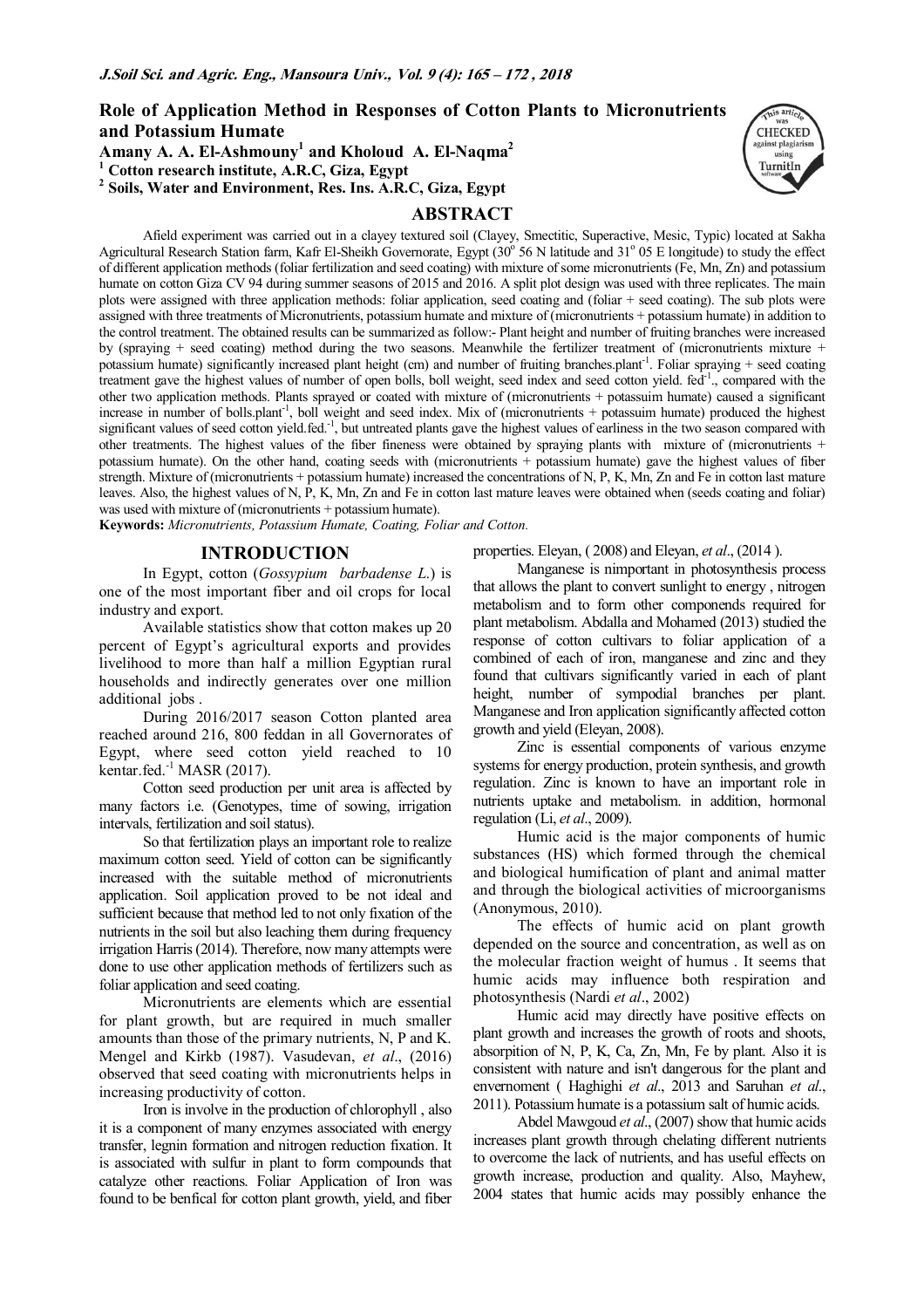### *Amany A. A. El-Ashmouny and Kholoud A. El-Naqma*

uptake of minerals through the stimulation of microbiological activity. The tallest cotton plant and the great number of sympodial.plant<sup>1</sup> were produced by foliar spraying of humex three times with the rate of  $5 \text{ cm}^3$ . $L^{-1}$ (Emara and Hamoda 2012).

The aim of this investigation is to study the response of cotton plants to application methods (foliar , coating and foliar + coating) with mixture of micronutrients and potassium humate and their effects on the productivity and quality of Egyptian cotton.

## **MATERIALS AND METHODS**

Afield experiment was carried out in a clayey textured soil (Clayey, Smectitic, Superactive, Mesic, Typic) located at Sakha Agricultural Research Station farm, Kafr El-Sheikh Governorate, Egypt (30° 56 N latitude and  $31^\circ$  05 E longitude) to study the effect of different application methods (foliar fertilization and seed coating) with mixture of some micronutrients (Fe, Mn, Zn) and potassium humate on cotton Giza CV 94 during summer seasons of 2015 and 2016.

A split plot design was used with three replicates. The main plots were assigned with three application methods: foliar application, seed coating and (foliar + seed coating).

The sub plots were assigned with three treatments (Micronutrients, potassium humate and mixture of micronutrients + potassium humate) in addition to the control treatment. Thus 10 treatments were examined.

Mechanical and chemical analyses of soil of the experimental field were done according to Black *et al*., (1965) and Jackson (1967) before cultivation (Table 1).

| Table 1. Some physical and chemical properties of |
|---------------------------------------------------|
| the surface $(0-30$ cm) of the experimental       |
| soil at 2015 and 2016 seasons.                    |

| Variances            |                   | 2015   | 2016   |
|----------------------|-------------------|--------|--------|
|                      | Sand              | 11     | 11.2   |
| Practical size       | Silt              | 38.3   | 38.1   |
| distribution         |                   |        |        |
|                      | Clay              | 50.7   | 50.7   |
| Texture              |                   | clayey | Clayey |
| $pH*$                |                   | 8.15   | 8.15   |
| $EC dSm^{-1}$ **     |                   | 2.6    | 2.7    |
|                      | $S\overline{O4}$  | 6      | 5.9    |
|                      | CF                | 17     | 18     |
| Anion meq. $l^{-1}$  | CO <sub>3</sub>   | 3      | 3.1    |
|                      | HCO <sub>3</sub>  |        |        |
|                      | $K^*$             | 3.5    | 3.7    |
| Cation meq. $L^{-1}$ | $Na+$             | 8.1    | 8.3    |
|                      | $Ca^{\tilde{+}+}$ | 7.8    | 8.4    |
|                      | $\frac{Mg}{N}$    | 6.6    | 6.6    |
|                      |                   | 35.39  | 33.14  |
|                      | P                 | 7.7    | 7.23   |
| Available            | K                 | 235.1  | 220.0  |
| nutrients            | Fe                | 2.91   | 2.72   |
| $mg \, kg^{-1}$      | Mn                | 0.76   | 0.67   |
|                      | Zn                | 3.13   | 3.12   |

**\*pH in 1:2.5 soil : water suspension. \*\*Ece in soil paste extract.** 

### **Tested application methods: 1-coating application:**

With regard to coating treatments, the cotton seeds first, were coated with a solution of sticker substance (Triton B), and then mixed with the tested nutrient mixture (3% Fe, 1% Mn and 0.5% Zn (FeSO4.7H2O, MnSO4.5H2O,  $ZnSO<sub>4</sub>$ .7H<sub>2</sub>O) at a rate of 5 g.kg<sup>-1</sup> seed from the treated and then cultivated in three replicates.

Seeds were coated with K-humate at a rate of 100 g potassium humate.kg $^{-1}$  seed or coated with mix of  $(micronutrients + K- humate).$ 

# **2-Foliar application :**

In the case of foliar spray of micronutrients treatment a solution from 5 g of micronutrients mixture in 5 litre water was prepared for spraying in three replicates through two doses. The first dose was applied at before squaring, and the second dose was before flowering.

**Foliar spray of K-humate :** a solution of 100 g potassium humate in 5 litre water was prepared for spraying in three replicates through two doses. The first dose applied at before squaring, and the second dose was before flowering.

### **3- coating + foliar application:**

In the case of coating + foliar spray of micronutrients treatment, 2.5 g of micronutrients mixture for coating and its coated with K-humate at a rate of 50 g potassium humate.kg $^{-1}$  seed.

**Foliar spray of micronutrients + K-humate :** a solution of 2.5 g of Micronutrients  $+50$  g potassium humate in 5 litre water was prepared for spraying in three replicates through two doses. The first dose applied at before squaring, and the second dose was before flowering.

The experimental plot consisted of six rows, 3.5 m long and 0.6m width (plot area= $12.6 \text{ m}^2$ ). The seeds were sown on 25 and 27 April in the first and second seasons, respectively. All plots were soil fertilized with nitrogen fertilizer at a rate of 60 kg  $N$ .fed<sup>-1</sup> in the form of urea (46.5%) in two equal doses, the first dose was added after thinning (before the first irrigation), while the second dose was applied before the second irrigation. Phosphorus fertilizer was applied during soil preparation in the form of Calcium supr phosphate  $(15.5\% \text{ P}_2\text{O}_5)$  at a rate 30 kg  $P_2O_5$  fed<sup>-1</sup>. Potassium at the rate of 24 kg K<sub>2</sub>O.fed<sup>-1</sup> in the form of potassium sulphate  $(48\% \text{ K}_2\text{O})$ .

Ten plants were collected randomly from each plot at 120 DAS sowing to determine Plant height (cm), number of fruiting branches.plant<sup>-1</sup>, yield and yield components.

At harvest, samples of ten guarded plants were taken randomly and labeled from each plot to determine number of open bolls. Plant<sup>-1</sup>, boll weight (g), seed index "100 seed weight"(g) and seed cotton yield.fed<sup>-1</sup> (kentar), i.e. 157.5 kg. was determined from the three middle rows from each sub- plot.

#### **Yield of cotton for the first picking Earliness % = Total yield of seed cotton for the first and second picking x 100**

Samples of lint cotton were taken from the above ten representative plants from each sub plot after ginning seed yield on a laboratory gin stand to determine fiber fineness (Micronaire value), fiber strength (Gm/ tex)

The two fiber quality characteristics were determined at the laboratoris of cotton technology research division at Cotton Research Inistitute, ARC, Giza by using a high volume instrument (HVI model statex fiberotex 900). All according to (ASTM :D 3818-1986).

Soil sample were taken after harvesting to Determine some available elements. Available nitrogen of the soil was extracted by 1N potassium chloride and determined by Kjleldhl method (Jackson, 1967), phosphorus was extracted by 0.5N sodium bicarbonate and calorimetrically measured by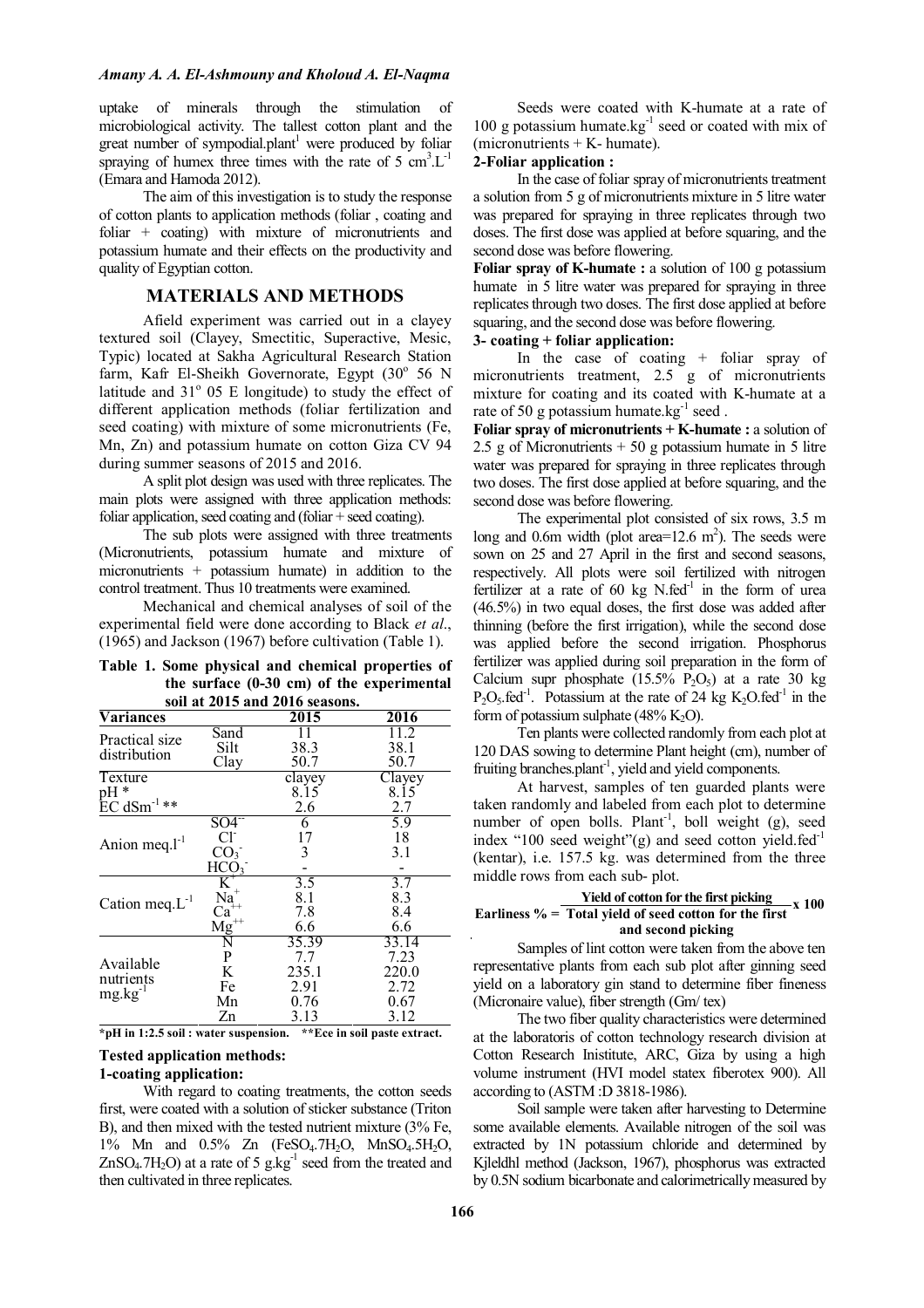spectrophotometer (Jackson, 1967). Available Potassium was extracted by 1N ammonium acetate and measured by flame photometer (Jackson, 1967). Available iron, manganese and zinc were extracted by EDTA (Ethylene di amine tetra acetic acid) and measured by atomic absorption (Jackson, 1967). Plant samples ( the fourth leaf as the first mature leaf ) oven dried  $70\text{°}$  and ground thoroughly, wet digested using sulphoric and perchloric acids mixture, total nitrogen , total phosphorus , total potassium. total iron, total manganese and total zinc were determined according to Jackson (1967).

The analysis of varience was carried out for each character in each season as out lined by Gomez and Gomez (1984). The differences between the means of different treatment were tested using (LSD) at 5% level of probability were used to compare between treatments means.

## **RESULTS AND DISCUSSION**

Data recorded in Table 2 show that (Coating) application method induced highly significant effect on Plant height in first season only. The highest value (173.33). Also, data observed that (foliar  $+$  coating) application method induced highly significant effect on number of fruiting branches.plant<sup>-1</sup>in first season only. The highest value (18.87).

Plant treated with (micronutrients  $+$  K-humate) treatments gave the highest values of the number of fruiting branches (19.15  $& 18.95$ ) in the first and second season respectively, in comparison with the control treatment. On the other hand nither application methods nor fertilizer treatments had no significant effects on plant height (cm) during 2015 and 2016 seasons.

These results may be due to these micronutrients nutrients in cotton leaves and petiole's which increased number of fruting branches.plant<sup>-1</sup> (Oosterhuits *et al.*, 2010 and Ahmad *et al*., 2016). Zinc application improved the transport and deposition of assimilates in fruiting body resulting in enhanced fruit yield and quality Wójcik *et al*., (2008).

Dordas, 2009 and Abdallah and Mohamed,2013 found that the cotton cultivars significantly varied in plant growth due to Mn, Zn and Fe application.

**Table 2. Effect of application methods and fertilizer treatments on some vegetative growth parameters (plant height (cm) and No. of fruting branches.plant-1) of Egyptian cotton.** 

| If uting branches.plant for Egyptian cotton. |                                  |                     |      |                              |  |  |  |
|----------------------------------------------|----------------------------------|---------------------|------|------------------------------|--|--|--|
|                                              |                                  |                     |      | Plant height No. of fruiting |  |  |  |
| <b>Treatments</b>                            |                                  | (cm)                |      | branches.plant               |  |  |  |
|                                              | 2015                             | 2016 2015           |      | 2016                         |  |  |  |
|                                              | A) Application methods           |                     |      |                              |  |  |  |
| Foliar                                       |                                  | 171.18 165.94 18.74 |      | 18.07                        |  |  |  |
| Coating                                      |                                  | 173.33 167.05 18.62 |      | 17.94                        |  |  |  |
| Foliar $+$ coating                           |                                  | 168.33 164.98 18.87 |      | 18.60                        |  |  |  |
| $L.S.D$ at $0.05$                            |                                  | 3.19 6.68           | 0.09 | 1.30                         |  |  |  |
| Control                                      |                                  | 172.67 166.45 18.42 |      | 17.55                        |  |  |  |
|                                              | <b>B</b> ) Fertilizer treatments |                     |      |                              |  |  |  |
| Micronutrients                               |                                  | 171.14 166.42 18.72 |      | 18.42                        |  |  |  |
| K - Humate                                   |                                  | 170.17 166.20 18.68 |      | 17.88                        |  |  |  |
| Mixture                                      |                                  | 169.80 164.87 19.15 |      | 18.95                        |  |  |  |
| $L.S.D$ at $0.05$                            | 2.04                             | 6.49                | 0.17 | 0.78                         |  |  |  |
| F.T.                                         | *                                | N S                 | *    | ∗                            |  |  |  |

Data represented in Table 3 reveal that there are a significant effect on plant height during the first season only. On the other hand, no significant effect of the interaction on plant height in the second season and on number of fruiting  $branches.plant<sup>-1</sup>$  in the two seasons.

Ahmad *et al*, (2016), who found that the integrated use of zinc and macronutrients (NPK) caused a significant improvement in cotton plant height.

 Higher uptake of zinc promote the synthesis of growth promoting hormones, especially the production of auxins resulting in enhanced growth and increased the number of internodes that promoted the development of main shoot as well growth of sympodial branches (Yaseen *et al*, 2013)

**Table 3. Effect of the interaction between application methods and fertilizer treatments on some vegetative growth (plant height (cm) and No. of fruting branches.plant -1) of Egyptian cotton.** 

| <b>Treatments</b>                 | $\overline{ }$<br>$\mathbf{a}$ | $\overline{ }$<br>Plant height (cm) |              | $\sigma$<br>No. of fruiting branches. Plant <sup>1</sup> |             |
|-----------------------------------|--------------------------------|-------------------------------------|--------------|----------------------------------------------------------|-------------|
|                                   |                                | ∣st                                 | $\lambda$ nd | st                                                       | $\gamma$ nd |
|                                   | Control                        | 172.35                              | 166.37       | 18.70                                                    | 18.66       |
|                                   | Microelements                  | 172.28                              | 166.07       | 18.58                                                    | 18.33       |
| Foliar                            | Potassium Humate               | 170.53                              | 165.33       | 18.56                                                    | 18.28       |
|                                   | Mixture                        | 169.68                              | 165.23       | 19.10                                                    | 18.19       |
|                                   | Microelements                  | 173.78                              | 168.15       | 18.70                                                    | 18.95       |
| Coating                           | Potassium Humate               | 173.09                              | 166.51       | 18.73                                                    | 18.93       |
|                                   | Mixture                        | 172.87                              | 166.38       | 19.03                                                    | 18.66       |
| Foliar                            | Microelements                  | 168.78                              | 164.06       | 18.45                                                    | 17.31       |
| $^{+}$                            | Potassium Humate               | 168.06                              | 163.77       | 18.33                                                    | 17.20       |
| Coating                           | Mixture                        | 168.95                              | 163.16       | 19.33                                                    | 17.17       |
| $\overline{\text{L.S.D}}$ at 0.05 |                                | 0.23                                | 25.12        | 12.23                                                    | 0.27        |
| F.T.                              |                                | $\ast$                              | NS           | N.S                                                      | N.S         |

Application of (micronutrients + K-humate) using any method (foliar or coating) significantly increased No. of open bolls.plant<sup>-1</sup> as compared with control plants in both seasons. The maximum values of number of open bolls.plant<sup>-1</sup> were obtained from (foliar  $+$  coating) (34.78 & 29.49) in the first and second season respectively, compared with other application methods. But all treatments of application methods had no significant effects during two seasons on boll weight (g) (Table 4).

Plants treated with (micronutrients  $+$  K-humate) caused a significant increase in number of open bolls.plant<sup>-1</sup>. The heighest values were  $(34.26 \& 29.56)$ on No. of open bolls.plant<sup>-1</sup>. The increase may be due to its positive effects on transpiration, stomata regulation, nutrient uptake and its transport.

Regarding the effect of micronutrients and K-humate treatments on boll weight, the data show that treatment plants with mix of (micronutrients  $+$  K-humate) gave the highest values compared with other treatments (3.07 & 2.82)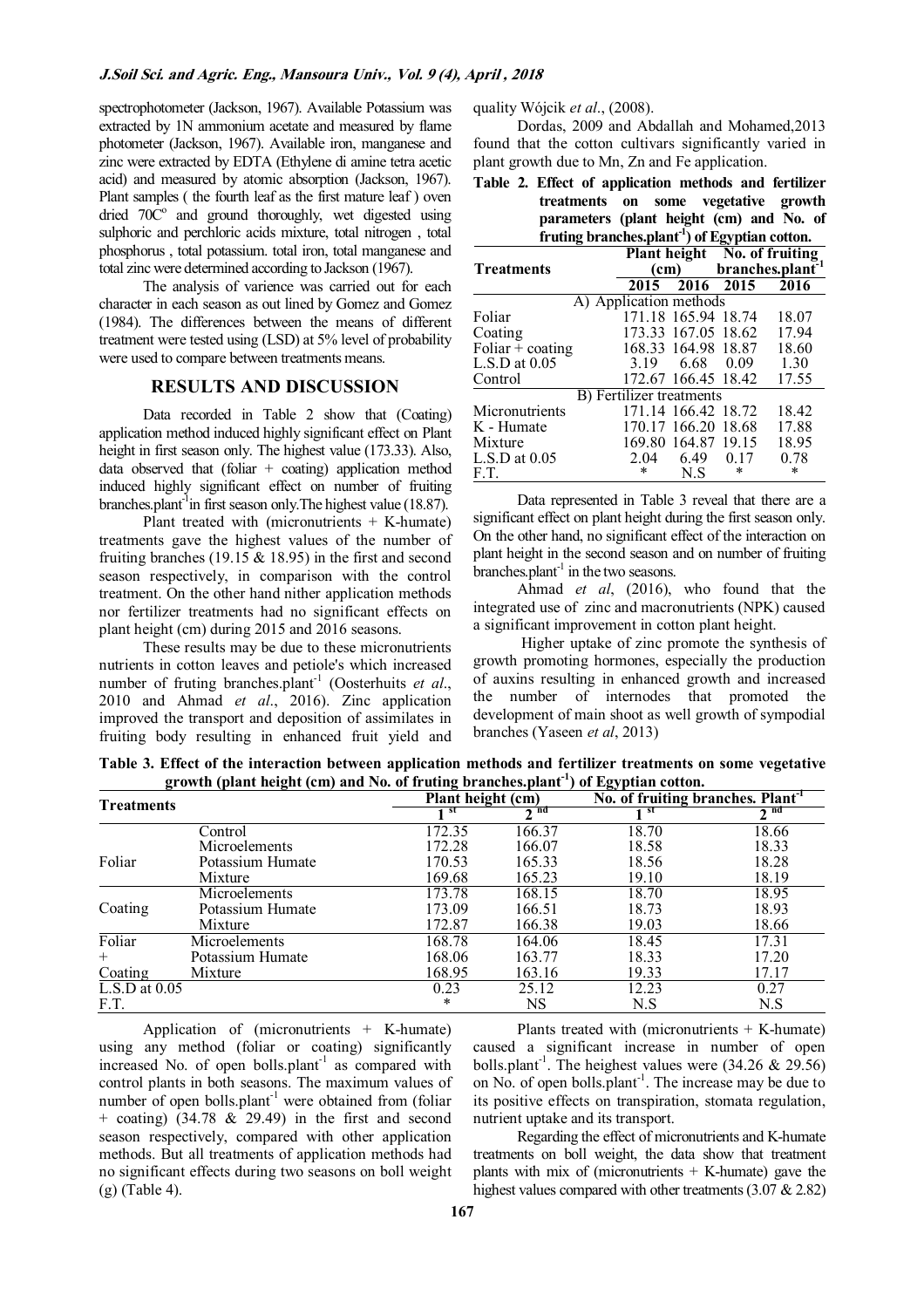in first and second seasons respectively. Sharma *et al.,* (1982) found a significant increase on the mean of the boll weight and he attributed this to the favorable effect of this nutrients on the carbohydrate metabolism.

Also, Ahmad *et al* (2016), demonstrated that , Zinc fertilizers gave the maximum of the number of bolls/plant.

The balanced use of macro and micronutrients resulted in a significant increase in yield and product quality. Lint quality is adversely affected by micronutrients deficiency as it has a primary role in regulating boll development (Kausar *et al*., 2001 and Ahmad *et al*., 2009).

Abdallah and Mohamed (2013) studied the response of Giza 90 and Giza 92 cotton cultivars to foliar application of a combined of each of iron, manganese and zinc. The results showed that cultivars significantly varied in each of plant height.

**Table 4. Effect of application methods, fertilizer treatments on No. of open bolls.plant-1 and boll weight of Egyptian cotton.** 

|                       | No. of open              | <b>Boll</b> weight        |              |      |
|-----------------------|--------------------------|---------------------------|--------------|------|
| <b>Treatments</b>     |                          | bolls.plant <sup>-1</sup> |              | (ջ)  |
|                       | st                       | nd<br>2                   | $1^{\rm st}$ | nd   |
|                       | A-Application methods    |                           |              |      |
| Foliar                | 33.31                    | 29.05                     | 2.92         | 2.74 |
| Coating               | 32.82                    | 28.99                     | 2.97         | 2.80 |
| Foliar+Coating        | 34.78                    | 29.49                     | 2.92         | 2.74 |
| $L.S.D$ at $0.05$     | 1.40                     | 0.73                      | 0.05         | 0.12 |
| F.T.                  | *                        | *                         | N.S          | N.S  |
|                       | B) Fertilizer treatments |                           |              |      |
| Control               | 32.83                    | 28.23                     | 2.73         | 2.68 |
| Mix of micronutrients | 34.08                    | 29.49                     | 3.01         | 2.79 |
| Potassium humate      | 33.38                    | 29.15                     | 2.94         | 2.75 |
| Mixture               | 34.26                    | 29.56                     | 3.07         | 2.82 |
| $L.S.D$ at $0.05$     | 1.02                     | 0.74                      | 0.08         | 0.11 |
| E.T.                  | *                        | *                         | *            | *    |

It is clear from Data of Table 5 indicated that the interaction effects between application methods and fertilizer treatments on No. of open bolls. plant<sup>-1</sup> and boll weight (g). The data indicate that the application of (mixture of micronutrients and K-humate) with (foliar and coating) produced the highest significant increase in No. of open

bolls.plant<sup>-1</sup> (37.89 and 35.66) in first and second seasons respectively. On the other hand, the lowest values were obtained by foliar or coating plants with the control treatment.

The interaction between application methods and fertilizer treatments led to significant increase on means of boll weight in the first season. Foliar  $+$  coating with (mix of micronutrients and K-humate) gave the highest values compared with other treatments (3.10 g) compared with the control treatments. On the other hand, there are no significant effects for the interaction in second season.

These results are harmony with those obtained by Eleyan, (2008) who found that Manganese and iron application significantly affected number of bolls.plant.

Dordas (2009) and Yaseen *et al*., (2013) reported that Manganese application increased the number of bolls per plant in cotton plant.

|  |  |  |  | Table 5. Effect of the interaction between application        |
|--|--|--|--|---------------------------------------------------------------|
|  |  |  |  | methods and fertilizer treatments on No. of open              |
|  |  |  |  | bolls.plant <sup>-1</sup> and boll weight of Egyptian cotton. |

| <b>Treatments</b> |                  |                           | $\frac{1}{2}$<br>No. of open | Boll         |                     |
|-------------------|------------------|---------------------------|------------------------------|--------------|---------------------|
|                   |                  | bolls.plant <sup>-1</sup> |                              | weight $(g)$ |                     |
|                   |                  | st                        | nd                           | st           | 'nä<br>$\mathbf{2}$ |
|                   | Control          | 35.44                     | 33.59                        | 2.90         | 2.78                |
|                   | Microelements    | 35.00                     | 33.53                        | 2.84         | 2.77                |
| Foliar            | Potassium Humate | 34.87                     | 33.30                        | 2.61         | 2.75                |
|                   | Mixture          | 36.78                     | 32.97                        | 3.06         | 2.74                |
|                   | Microelements    | 36.00                     | 35.12                        | 2.70         | 2.85                |
| Coating           | Potassium Humate | 35.88                     | 35.05                        | 3.00         | 2.84                |
|                   | Mixture          | 36.66                     | 34.21                        | 3.03         | 2.79                |
| Foliar            | Microelements    | 34.67                     | 32.66                        | 293          | 2.71                |
| $^{+}$            | Potassium Humate | 34.50                     | 32.36                        | 2.96         | 2.61                |
| Coated            | Mixture          | 37.89                     | 35.66                        | 3.10         | 2.63                |
| $L.S.D$ at $0.05$ |                  | 0.05                      | 0.03                         | 0.12         | 6.42                |
| F.T.              |                  | $\ast$                    | $\ast$                       | *            | NS                  |
|                   |                  |                           |                              |              |                     |

Data presented in Table 6 show that application methods in the two seasons had no effects on earliness%. On the other hands, all fertilization treatments : Control plants, plants treated with mix on micronutrients and treated with potassium humate had significant increase of earliness. compared with other treatments.

 **Table 6. Effect of application methods and fertilizer treatments on earliness %, seed index and seed cotton yield of Egyption cotton.** 

| $J$ $\mathbf{u}$ or $\mathbf{u}_{\mathbf{S}}$ puon conomi |       |                    |                       |              |                                 |              |
|-----------------------------------------------------------|-------|--------------------|-----------------------|--------------|---------------------------------|--------------|
| <b>Treatments</b>                                         |       | <b>Earliness</b> % | Seed index $(g)$      |              | Seed cotton yield / fed/ kentar |              |
|                                                           | 1 ST  | $\lambda$ nd       | ⊣sτ                   | $\lambda$ nd | 7st                             | $\lambda$ nd |
|                                                           |       | A)                 | Application Methods   |              |                                 |              |
| Foliar                                                    | 60.24 | 56.46              | 12.04                 | 11.87        | 9.49                            | 8.26         |
| Coating                                                   | 60.28 | 56.67              | 11.88                 | 11.97        | 9.35                            | 8.40         |
| Foliar+coating                                            | 58.73 | 56.27              | 12.32                 | 11.79        | 10.00                           | 8.00         |
| $L.S.D$ at $0.05$                                         | 3.72  | 0.83               | 0.08                  | 0.27         | 0.40                            | 0.19         |
| F.T.                                                      | N.S   | N.S                | *                     | N.S          | *                               | N.S          |
|                                                           |       | B)                 | Fertilizer treatments |              |                                 |              |
| Control                                                   | 60.66 | 57.38              | 11.88                 | 11.14        | 9.35                            | 8.00         |
| Mix of micronutrients                                     | 60.10 | 56.87              | 12.20                 | 12.13        | 9.62                            | 8.42         |
| Humic acid                                                | 59.14 | 56.60              | 11.92                 | 12.04        | 9.71                            | 8.29         |
| Mixture                                                   | 59.10 | 55.04              | 12.34                 | 12.19        | 10.10                           | 8.80         |
| $L.S.D$ at $0.05$                                         | 3.02  | 0.72               | 0.04                  | 0.16         | 0.29                            | 0.20         |
| F.T.                                                      | N.S   | *                  | *                     | $\ast$       | *                               | $\ast$       |

**\*Kentar = 157 .5 kg** 

The data presented in Table 6 show that (foliar plants + coating seeds) with micronutrients gave the highest values from seed index (g) ( $12.34 \& 12.19$ ) in first and second seasons respectively. Also, the highest values from seed cotton yield (10.10  $\&$  8.80)) Kentar.fed<sup>-1</sup>. In first and second seasons, respectively, compared with the other two application methods. This might be due to its favorable effect on photosynthetic activity, which improves mobilization of photosynthesis and directly influences boll weight that coincides with increased seed index (Hai *et al*, 1999).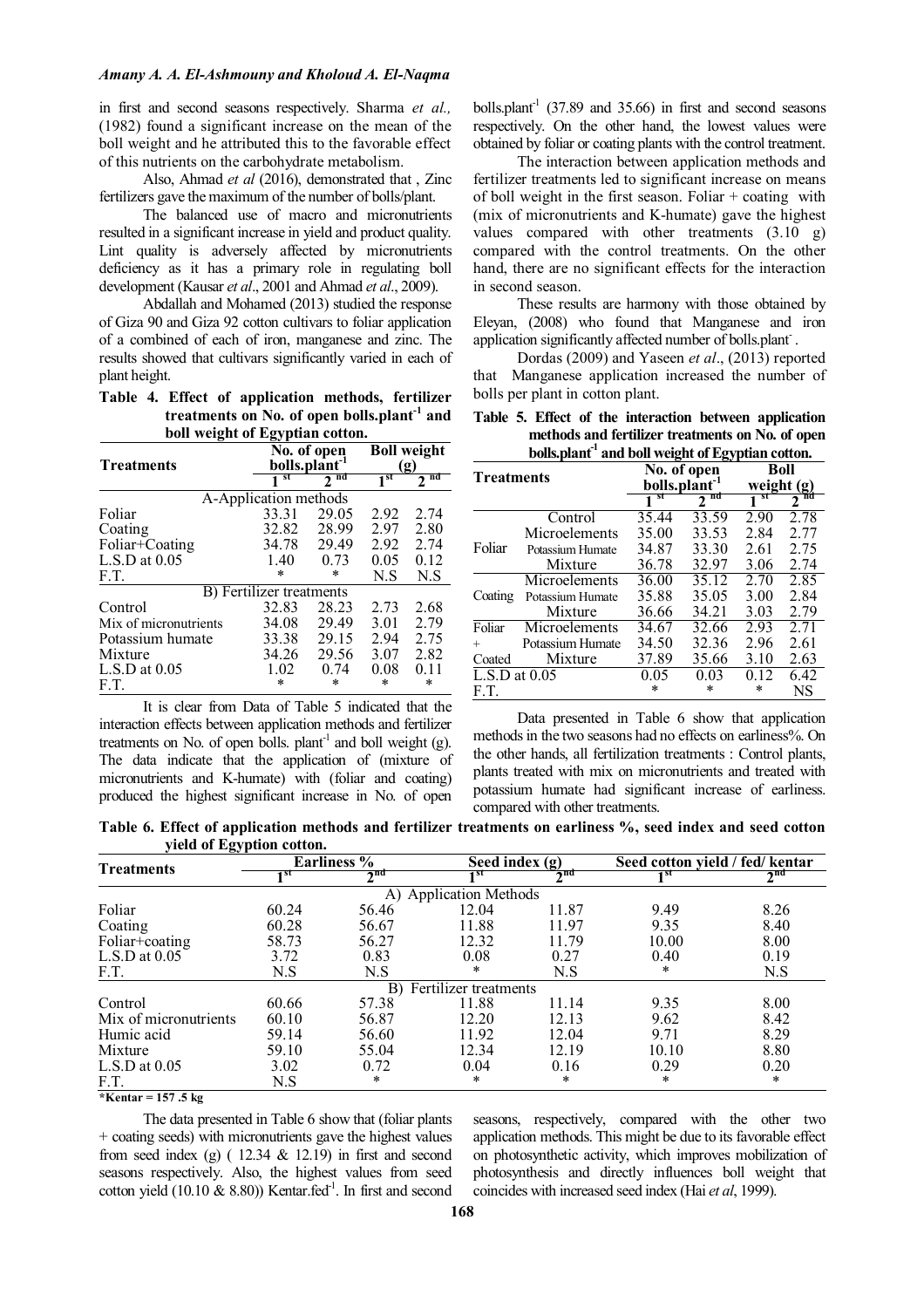The beneficial effect of spraying micronutrient elements could be attributed to the role of micronutrients on fundamental metabolic reactions and acceleration of protein synthesis which affects boll development and hence promoting open bolls number which resulted in increased seed cotton yield, Abdallah and Mohamed, (2013).

The interaction effect between application methods and micronutrients or k-humate, the data indicate that the application as spraying plants and coating seeds with mix of micronutrients produced the highest significant increase in seed index and seed cotton yield. The highest values of seed index (g) were (12.43  $&$  12.59), also, the highest values of seed cotton yield (Table 7) kentar/fed were (10.16 & 8.62) in first and second seasons respectively.

Several previous studies had determined the positive effect of boron and zinc along with NPK fertilizers on growth, yield, lint quality of Bt-cotton ( Ali *et al*., 2011 and Singh *et al*., 2015).

Haroon *et al*., (2010) demonstrated that, addition of 1.0 kg.ha<sup>-1</sup>. Humic could supplement NPK fertilizer and enhance farmer's income by increasing yield. Foliar application of micronutrients during flower and boll development stages have been shown to increase cotton yield Radhika *el al*., (2013).

**Table 7. Effect of the interaction between application methods and fertilizer methods on Earliness %, Seed index and Seed cotton yield of Egyptian cotton.** 

| Treatments                        |                  | ອ⊽ .  | Earliness <sup>%</sup> | Seed index $(g)$ |       | Seed cotton yield / fed/ kentar |        |
|-----------------------------------|------------------|-------|------------------------|------------------|-------|---------------------------------|--------|
|                                   |                  | st    | ን na                   |                  | ን በበ  |                                 | ¬ na   |
|                                   | Control          | 60.11 | 56.85                  | 12.29            | 11.83 | 9.36                            | 8.20   |
|                                   | Microelements    | 59.96 | 56.75                  | 12.28            | 11.98 | 9.39                            | 8.28   |
| Foliar                            | Potassium Humate | 59.41 | 56.68                  | 12.20            | 11.99 | 9.49                            | 8.31   |
|                                   | Mixture          | 59.24 | 56.50                  | 12.39            | 12.34 | 10.00                           | 8.54   |
|                                   | Microelements    | 60.99 | 57.76                  | 11.58            | 11.11 | 9.20                            | 7.86   |
| Coating                           | Potassium Humate | 60.76 | 57.29                  | 11 77            | 11.28 | 9.22                            | 8.01   |
|                                   | Mixture          | 60 15 | 57.26                  | 12.34            | 12.20 | 9.98                            | 8.46   |
| Foliar                            | Microelements    | 58.74 | 55.36                  | 12.11            | 12.07 | 9.57                            | 8.35   |
|                                   | Potassium Humate | 58.22 | 54.63                  | 11.87            | 12.08 | 9.75                            | 8.45   |
| $+$ coating                       | Mixture          | 57.73 | 53.74                  | 12.43            | 12.59 | 10.16                           | 8.62   |
| $\overline{\text{L.S.D}}$ at 0.05 |                  | 23.14 | 0.02                   | 0.07             | 2.14  | 0.36                            | 0.18   |
| F.T.                              |                  | NS    | $\ast$                 | $\ast$           | *     | $\ast$                          | $\ast$ |

**\* Kentar = 157.5 kg** 

Significant differences among the three application methods for fiber fineness in both seasons ( Table 8). The highest values were obtained by foliar application among the two seasons . The highest values on fiber fineness were (4.7  $\&$  4.4) and the highest values on fiber strength were (9.5  $\&$ 9.9) in first and second seasons respectively.

Concerning the effect of nutrient elements on fiber technology, all treatments had no significant effect on fiber fineness and strength during the first season only , but in second season Micronutrients  $+$  K-humate gave the highest values (4.2 & 9.8) respectively, compared with other treatments and a chieved the sognificancy.

**Table 8. Effect of application methods and fertilizer treatments on Fiber fineness and Fiber** 

| strength of Egyptian cotton. |                                             |                     |                                     |                     |  |  |  |
|------------------------------|---------------------------------------------|---------------------|-------------------------------------|---------------------|--|--|--|
| <b>Treatments</b>            | <b>Fiber fineness</b><br>(Micronaire value) |                     | <b>Fiber strength</b><br>(Presselv) |                     |  |  |  |
|                              | 1 st                                        | $2^{\overline{nd}}$ | 1 st                                | $2^{\overline{nd}}$ |  |  |  |
|                              | A) Application methods                      |                     |                                     |                     |  |  |  |
| Foliar                       | 47                                          | 44                  | 9.5                                 | 9.9                 |  |  |  |
| Coating                      | 4.6                                         | 41                  | 95                                  | 9.4                 |  |  |  |
| Foliar+coating               | 4.5                                         | 4.2                 | 9.5                                 | 9.3                 |  |  |  |
| $L.S.D$ at $0.05$            | 0.04                                        | $0.05 -$            | 0.27                                | 17.86               |  |  |  |
| F.T.                         | *                                           | $\ast$              | N.S                                 | *                   |  |  |  |
|                              | B) fertilizer treatments                    |                     |                                     |                     |  |  |  |
| Control                      | 4.8                                         | 41                  | 9.4                                 | 9.3                 |  |  |  |
| Mix of micronutrients        | 4.8                                         | 4.1                 | 9.4                                 | 9.5                 |  |  |  |
| Potassium - humate           | 4.8                                         | 4.1                 | 9.4                                 | 9.6                 |  |  |  |
| Mixture                      | 4.8                                         | 4.2                 | 9.4                                 | 9.8                 |  |  |  |
| $L.S.D$ at $0.05$            | 0.09                                        | 0.04                | 0.23                                | 15.59               |  |  |  |
| F.T.                         | NS                                          | *                   | NS                                  | *                   |  |  |  |

These results are in line with findings of Eleyan, 2008 and Abdallah and Mohamed 2013 who reported that cotton fiber length was significantly affected by spraying cotton plant with micronutrients (Fe, Mn, Zn).

Foliar application of manganese and iron indicated marked improvement and produced significant effect on increasing seed cotton yield ( Eleyan *et al*., 2014).

Table 9 represents the effect of interaction treatments between application methods, fertilizer treatments on fiber fineness and strength. The maximum values were obtained when (seeds coating  $+$  plant sprayed) with mixture of (micronutrients + K-humate) (4.9 & 4.3), but the lowest values with (control)  $(4.4 \& 4.1)$  on Fiber Fineness in first and second seasons respectively.

**Table 9. Effect of the interaction between application methods and fertilizer treaments on Fiber fineness and Fiber strength of Egyptian cotton.** 

|                   |                  | <b>Fiber fineness</b> |                      |      | <b>Fiber</b> |
|-------------------|------------------|-----------------------|----------------------|------|--------------|
| <b>Treatments</b> |                  | (Micronaire           |                      |      | strength     |
|                   |                  | value)                |                      |      | (Pressely)   |
|                   |                  | sτ                    | nd<br>$\mathfrak{D}$ | sτ   | na<br>2      |
|                   | Control          | 4.4                   | 41                   | 10.0 | 9.4          |
|                   | Microelements    | 4.5                   | 4.0                  | 10.1 | 9.4          |
| Foliar            | Potassium Humate | 4.5                   | 4.0                  | 9.5  | 9.4          |
|                   | Mixture          | 4.8                   | 4.2                  | 10.0 | 9.4          |
|                   | Microelements    | 4.6                   | 42                   | 9.5  | 9.5          |
| Coating           | Potassium Humate | 4.6                   | 41                   | 98   | 9.5          |
|                   | Mixture          | 4.8                   | 4.2                  | 9.9  | 9.4          |
| Foliar            | Microelements    | 4.8                   | 4.2                  | 94   | 9.3          |
| $^{+}$            | Potassium Humate | 4.9                   | 40                   | 10 0 | 93           |
| coating           | Mixture          | 4.9                   | 4.3                  | 10.1 | 9.2          |
| L.S.D at $0.05$   |                  | 0.004                 | 13                   | 0.02 | 17.58        |
| F.T.              |                  | $\ast$                | *                    | *    | NS           |

On the other hand, all interaction treatments gave no significant effect on fiber strength in the second season, but gave a significant effect in the first season which the highest values had gaven when (seeds coating + foliar sprayed) with mixture of (micronutrients  $+$  K-humate) (10.1)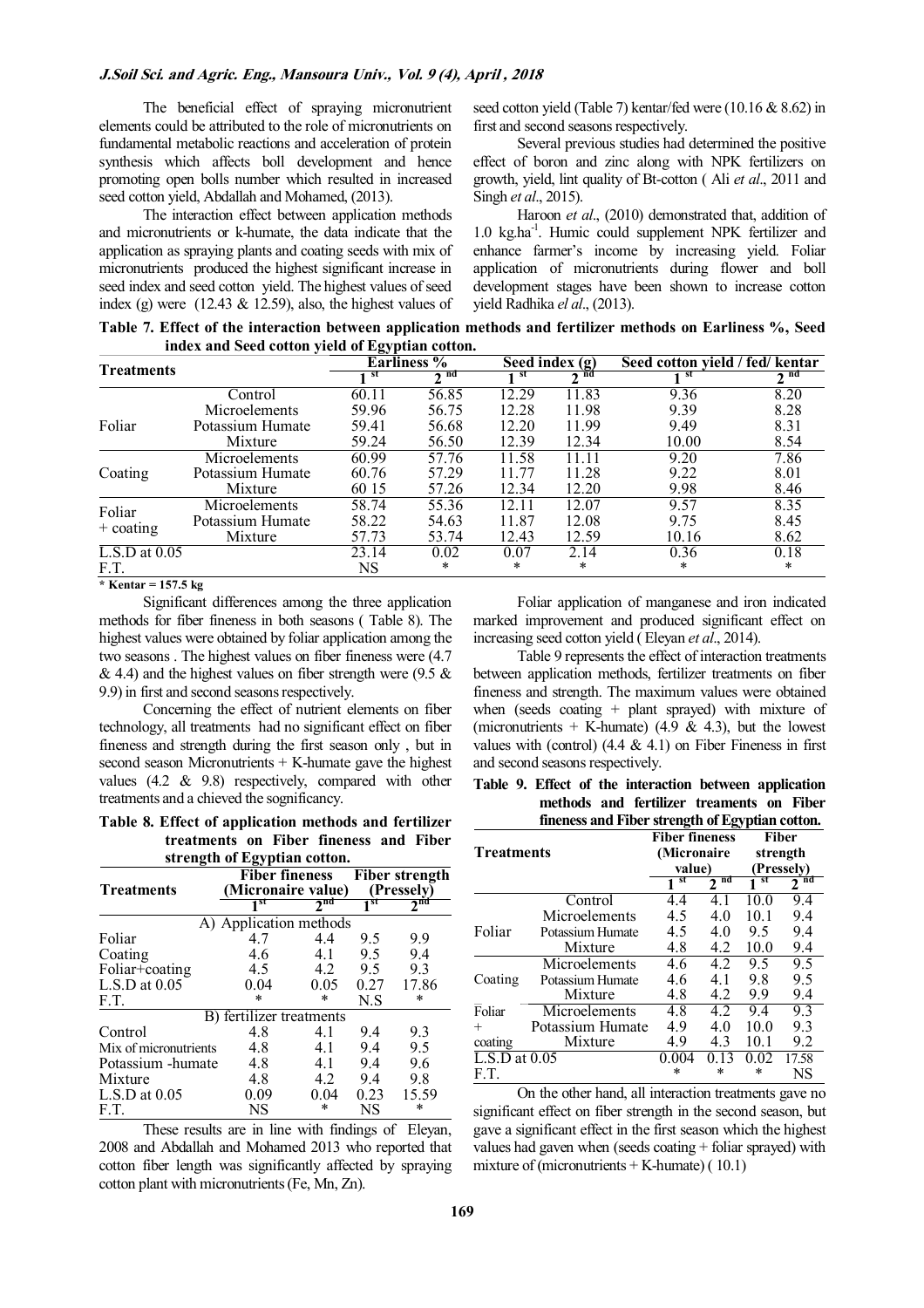### *Amany A. A. El-Ashmouny and Kholoud A. El-Naqma*

Data presented in Table 10 show that application methods significantly affected  $N\%$ ,  $P\%$  and  $K\%$  in the last mature leaf in cotton plants. They had the same sequence. The highest N, P and  $K\%$  values were obtained with (foliar+ coating) application method. On the other hand the lowest values were recorded with foliar application method. This may be due to (foliar +coating) had high chance to potassium humate and micronutrient absorption.

**Table 10. Effect of application methods and fertilizer treatments on N, P and K percentage in last mature leaf of Egyptian cotton.** 

| <b>Treatments</b>             | $N\%$           |                 | $P\%$                            |                 | $K\%$           |                     |  |  |
|-------------------------------|-----------------|-----------------|----------------------------------|-----------------|-----------------|---------------------|--|--|
|                               | 1 <sup>st</sup> | 2 <sup>nd</sup> | 1 <sup>st</sup>                  | 2 <sup>nd</sup> | 1 <sup>st</sup> | $2^{\overline{nd}}$ |  |  |
| A-Application methods         |                 |                 |                                  |                 |                 |                     |  |  |
| Foliar                        | 2.64            | 2.43            | 0.14                             | 0.13            | 2.10            | 1.83                |  |  |
| Coating                       | 3.46            | 3.23            | 0.15                             | 0.14            | 2.67            | 2.30                |  |  |
| Foliar $\overline{+}$ coating | 4 20            | 4.05            | 0.16                             | 0.14            | 3.26            | 295                 |  |  |
| $L.S.D$ at $0.05$             | 0.12            | 0.07            | 0.003                            | 0.004           | 0.09            | 0.06                |  |  |
| F.T.                          | $\ast$          | ж               | $\ast$                           | $\ast$          | $\ast$          | *                   |  |  |
|                               |                 |                 | <b>B</b> - Fertilizer treatments |                 |                 |                     |  |  |
| Control                       | 189             | 1 72            | 014                              | 0.12            | 1.50            | 1 23                |  |  |
| Micro elements                | 3.35            | 3.11            | 0.15                             | 0.14            | 2.58            | 2.27                |  |  |
| Potassium Humate              | 3.89            | 3.68            | 0.16                             | 0.14            | 3.00            | 2.69                |  |  |
| Mixture                       | 4 44            | 4.26            | 0.17                             | 0.15            | 3.45            | 3.08                |  |  |
| $L.S.D$ at $0.05$             | 010             | 0.06            | 0.002                            | 0.002           | 0.09            | 0.05                |  |  |
| F.T.                          | *               | *               | *                                | *               | *               | $\ast$              |  |  |

Table 10 also show that, mixture of micronutrients fertilizers and potassium Humate substances significantly increased N, P and K% in the last mature leaf of cotton plants. The highest values (4.94, 0.17 & 3.95) and (4.76, 0.15 & 3.58) of  $N\%$ . P% and K% in first and second seasons, respectively were obtained with mixture treatments.

On the other hand the lowest values were recorded with control treatments. This may be due to humate substances have growth enhancing effects and micronutrients completed the plant need which enhance N, P and K uptake . Similar findings were reported by Rady *et al*., (2016).

Data presented in Table 11 reveal that (foliar + coating) application with (micronutrients  $+$  K-humate) treatment produced the highest percentages of N, P  $\&$  K (N, P & K) in last mature leaf in the cotton plants  $(5.31, 0.17 \&$ 4.15) and ( 5.21, 0.15 & 3.8) in both seasons respectively.

These results may be due to that the addition of Khumate increased plant uptake of mineral elements due to better developed root system. Also , the stimulation of ions uptake under the application of KH led to that these material affected membrane permeability, on the other hand KH may interact with the phospholipids structures of the cell membranes and react as carriers of nutrients through them. These results were coincided with those reported by Tattini *et al*., (1990) who demonstrated that the humates can stimulated the uptake of macro nutrients.

In addition, Zn plays an important role on nitrogen, phosphorus and potassium uptake by plants and their metabolism and mobilization of photosynthates. These results agree with Li *et al*., (2009).

 Iron and Zinc has a synergistic relationship with most of essential nutrients especially nitrogen. Iron is a component of many enzymes associated with nitrogen reduction and fixation. Also Zinc fertilization significantly improved phosphorus accumulation in seeds that enhance the protein contents resulting in the higher seed yield as reported by Aref (2007).

**Table 11. Effect of interaction between application methods and fertilizer treatments on N, P and K percentage in last mature leaf of Egyptian Cotton.** 

|                       | $-1$             | N%     |         | $P\%$  |       | K%   |        |  |
|-----------------------|------------------|--------|---------|--------|-------|------|--------|--|
| <b>Treatments</b>     |                  | st     | ma<br>^ | 8U     | รπd   |      | пu     |  |
|                       | Control          | .82    | .61     | 0.14   | 0.12  | .46  | 1.17   |  |
|                       | Microelements    | 2.07   | .88     | 0.14   | 0.13  | 1.56 | 1.40   |  |
| Foliar                | Potassium Humate | 2.32   | 2.12    | 0.16   | 0.15  | 1.69 | 1.46   |  |
|                       | Mixture          | 2.85   | 2.59    | 0.14   | 0.13  | 2.19 | 1.78   |  |
| Coating               | Microelements    | 3.02   | 2.73    | 0.16   | 0.14  | 2.32 | 1.88   |  |
|                       | Potassium Humate | 4.27   | 3.91    | 0.17   | 0.15  | 3.30 | 2.88   |  |
|                       | Mixture          | 5.15   | 4.99    | 0.16   | 0.15  | 3.87 | 3.66   |  |
| Foliar<br>$+$ coating | Microelements    | 3.96   | 4.71    | 0.16   | 0.14  | 3.87 | 3.53   |  |
|                       | Potassium Humate | 5.12   | 5.02    | 0.18   | 0.16  | 4.02 | 3.71   |  |
|                       | Mixture          | 5.31   | 5.21    | 0.17   | 0.15  | 4.15 | 3.8    |  |
| $L.S.D$ at $0.05$     |                  | 0.18   | 0.11    | 0.003  | 0.004 | 0.16 | 0.10   |  |
| F.T.                  |                  | $\ast$ | *       | $\ast$ | ∗     | ∗    | $\ast$ |  |

Application methods significantly affected Mn, Zn and Fe concentration where they increased Mn  $mg/kg<sup>-1</sup>$  in the second season only, while Zn and Fe mg.kg<sup>-1</sup> in both season in Table (12) (Foliar + coating) had the highest values ( 32.44 & 135.42) and ( 29.74 & 132.24) in first and second seasons respectively, but the lowest values ( 25.72 & 22.94) and (131.28 & 126.72) were detected with foliar application in first and second seasons respectively . This may be due to foliar + coating causes absorption via, leave and roots. This results are agree with Abdallah and Mohamed (2013) who reported that foliar application of a combined of each of iron, manganese and zinc. They showed that significantly increased in growth parameters and yield components.

Radhika *et al.,* 2013 showed that foliar application of micronutrients have been shown to be effective in efficient utilization of nutrients by cotton and increase the yield.

Eleyan, *et al*., (2014) showed that application of manganese and iron at  $200 \text{ mgl}^{-1}$  recorded the maximum growth, yield and quality properties.

In respect to fertilizer treatments the values of Mn, Zn & Fe mg.kg<sup>-1</sup> (37.12, 19.68 & 64.76) and (35.09, 18.22 & 76.62) in  $1^{\text{st}}$  and  $2^{\text{nd}}$  seasons, respectively were obtained with mixture treatment of fertilizer (micro  $+$  KH). On the contrary control treatment recorded the lowest values (28.35, 8.54 & 31.92) and (25.93, 7.14 & 30.12) mg.kg-1 in first and second season, respectively. This may be due to growth the enhancing by HS and effect of microelements.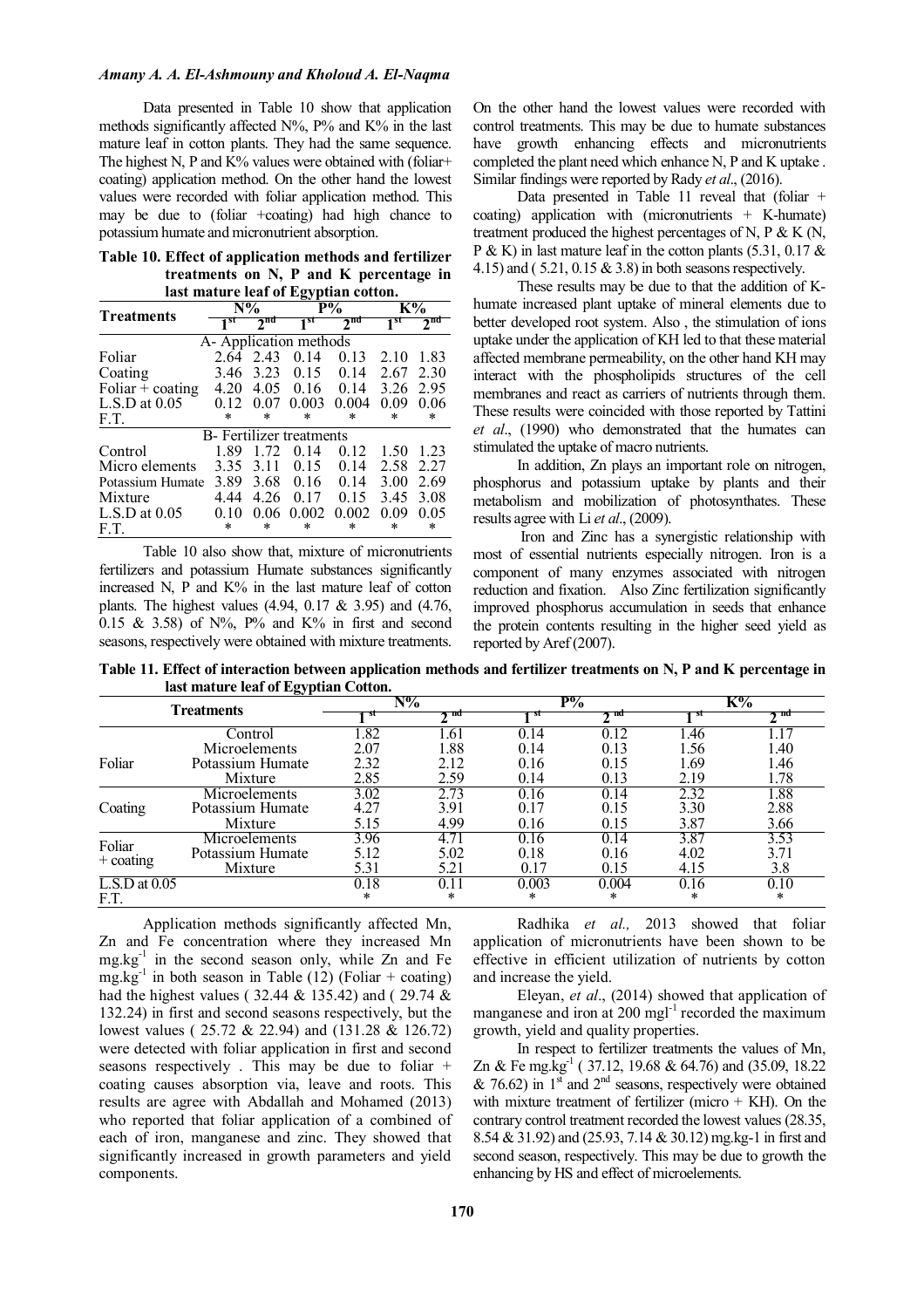| $\sim\,$<br><b>Treatments</b>   | $Mn$ mg.kg $T$ |             |       | $\overline{Z}$ n mg.kg <sup>-1</sup> | Fe mg.kg <sup>-1</sup> |             |  |  |  |  |
|---------------------------------|----------------|-------------|-------|--------------------------------------|------------------------|-------------|--|--|--|--|
|                                 | 1 st           | $\gamma$ nd | 1 st  | $\gamma$ nd                          | 1 st                   | $\gamma$ nd |  |  |  |  |
| A-Application methods           |                |             |       |                                      |                        |             |  |  |  |  |
| Foliar                          | 56.56          | 42.18       | 25.72 | 22.94                                | 131.28                 | 126.72      |  |  |  |  |
| Coating                         | 61.52          | 55.00       | 31.26 | 27.82                                | 57.26                  | 80.54       |  |  |  |  |
| Foliar $\overline{+}$ coating   | 80.12          | 57.26       | 32.44 | 29.74                                | 135.42                 | 132.24      |  |  |  |  |
| $L.S.D$ at $0.05$               | 15.23          | 0.26        | 0.19  | 0.11                                 | 0.46                   | 0.10        |  |  |  |  |
| F.T.                            | N.S            | ***         | ***   | ****                                 | ***                    | ***         |  |  |  |  |
| <b>B</b> -Fertilizer treatments |                |             |       |                                      |                        |             |  |  |  |  |
| Control                         | 56.7           | 51.86       | 17.08 | 14.28                                | 63.84                  | 60.24       |  |  |  |  |
| Microelements                   | 69.82          | 65.40       | 34.24 | 31.04                                | 124.94                 | 121.74      |  |  |  |  |
| Potassium Humate                | 63.48          | 58.46       | 28.56 | 25.56                                | 113.66                 | 117.44      |  |  |  |  |
| Mixture                         | 74.24          | 70.18       | 39.36 | 36.44                                | 97.28                  | 153.24      |  |  |  |  |
| $L.S.D$ at $0.05$               | 14.88          | 0.20        | 0.13  | 0.16                                 | 0.42                   | 0.19        |  |  |  |  |
| F.T.                            | <b>NS</b>      | $\ast$      | *     | *                                    | $\ast$                 | $\ast$      |  |  |  |  |

| Table 12. Effect of application methods and fertilizer treatments on Mn, Fe and Zn meg.kg <sup>-1</sup> in last mature |  |  |  |  |
|------------------------------------------------------------------------------------------------------------------------|--|--|--|--|
| leaf of Egyptian cotton.                                                                                               |  |  |  |  |

Data presented in Table 13 that (foliar  $+$  coating) application with (micronutrients  $+$  K-humate) treatment significantly affected Mn  $(80.34mg \log^{-1})$  in the second season only while, Mn had no significant effect in the first season.

The highest values of Zn and Fe were (40.8 & 174.54 mg.kg<sup>-1</sup>) and (37.2 & 171.6 mg.kg<sup>-1</sup>) in the first and second seasons, respectively.

This may due to a mechanism through K-humate can stimulate plant growth and element accumulation.

Table 13 showed that,  $(Zn \& Fe)$  in both seasons were increased significantly due to the (foliar  $+$  coating) application with (micronutrients  $+$  K-humate) treatment.

Foliar application of nutrients (N, Mg, Fe, Zn, Mn and B) on growth and yield parameters gave the highest seed cotton yield Singh *et al*., 2015

**Table 13. Effect of interaction between application methods and fertilizer treatments on Fe, Mn and Zn ppm in last mature leaf of Egyptian cotton** 

| $\sim$<br><b>Treatments</b> |                  |       | $Mn$ mg.kg $^{-1}$ | $Zn$ mg.kg <sup>-1</sup> |        | Fe mg.kg <sup>-1</sup> |              |
|-----------------------------|------------------|-------|--------------------|--------------------------|--------|------------------------|--------------|
|                             |                  | st    | nd                 | st                       | nd     | st                     | $\lambda$ nd |
|                             | Control          | 57.6  | 52.34              | 17.2                     | 14.36  | 64.86                  | 60.15        |
|                             | Microelements    | 61    | 58.14              | 26.36                    | 23.3   | 151.54                 | 146.2        |
| Foliar                      | Potassium humate | 49    | 44.42              | 20.4                     | 18     | 146.84                 | 142.54       |
|                             | Mixture          | 58.6  | 53.82              | 38.94                    | 36.14  | 161.92                 | 158          |
|                             | Microelements    | 73    | 68.34              | 37.74                    | 35     | 68.84                  | 69.04        |
| Coating                     | Potassium humate | 69.4  | 63.66              | 31.06                    | 26.6   | 43.26                  | 63.74        |
|                             | Mixture          | 79.6  | 76.4               | 39.06                    | 36     | 52.14                  | 130.14       |
| Foliar                      | Microelements    | 75.6  | 69.74              | 38.6                     | 35.4   | 154.46                 | 150          |
|                             | Potassium humate | 72    | 67.32              | 34.18                    | 32.06  | 150.86                 | 147.06       |
| $+$ coating                 | Mixture          | 84.4  | 80.34              | 40.08                    | 37.2   | 174.54                 | 171.6        |
| $\overline{L.S}$ .D at 0.05 |                  | 24.82 | 0.3602             | 0.2465                   | 0.2601 | 0.7258                 | 0.2972       |
| F.T.                        |                  | N.S   | *                  | *                        | *      | *                      | ∗            |

# **REFERENCES**

- Abdallah, A. M. and Mohamed, H. F. Y. (2013). Effect of foliar application of some micronutrients and growth regulators on some Egyptian cotton cultivars. J. of Applied Sci. Res., 9(6):3496-3507.
- Abdel Mawgoud, A., El Greadly M. R. N., Helmy, Y. I. and Singer, S. M. (2007). Responses of tomatao plants to different rates of humic based fertilizer and NPK fertilization. J. of Applied Sci. Res. 3:169-174.
- Ahmad, M., Jamil, M., Ahmad, Z., Kharal, M. A., Niaz, A., Iqbal, M., Akhtar, M. F. Z. and Latif, M. (2016). Improving the productivity of Bt cotton (*Gossypium hirsutum* L.) through integrated plant nutrient management. Sci Lett. 4(1):44-50.
- Ahmad, S., Akhtar, L. H., Ahmad, S., Iqbal, H. and Nasim, M. (2009). Cotton (*Gossypium hirsutum* L.) varieties responded differently to foliar applied boron in terms of quality and yield. Soil Environ . 28:88-92.
- Ali, L., Ali, M. and Mohyuddin, Q. (2011). Effect of foliar application of zinc and boron on seed cotton yield and economics in cotton-wheat cropping pattern. J Agric Res. 49(2):173-180.
- Anonymous (2010). Humic and fulvic acids : The black gold of agriculture? http://www.humintech.com/pdf/humic fulvic acids.pdf (Access date: 10.08.2010)
- Aref, F. (2007). The effect of zinc and boron interaction on residual available phosphorus and zinc in the soil after corn harvest. Soil Environ. 26:157-163.
- Black, A. C., Evans, D. D., White , J. L., Ensminyer , E. L. and Clark , E. F. (1965). Methods of Soil Analyses. Soc. Agro. Ink. Madison Wiscosin USA.
- Dordas, C. (2009). Foliar application of manganese increases seed yield and improves seed quality of cotton growen on calcareous soils. J. Plant Nutrition, 32: 160-176.
- Eleyan, S. E. D. (2008). Effect of foliar application of some micronutrients on growth, yield and fiber properties on some Egyptian cotton cultivars. Egypt J. of Appl. Sci., 23(4B): 469-485.
- Eleyan, S. E. D., Abodahab, A. A., Abdallah, A. M. and Rabeh, H. A. (2014). Effect of foliar application of manganese and iron on growth characters, yield and fiber propeties of some Egyptian cotton cultivars (*Gossypium barbadense L.*) . Int. J. of Agric. and crop Sci. 7(13): 1283-1292.